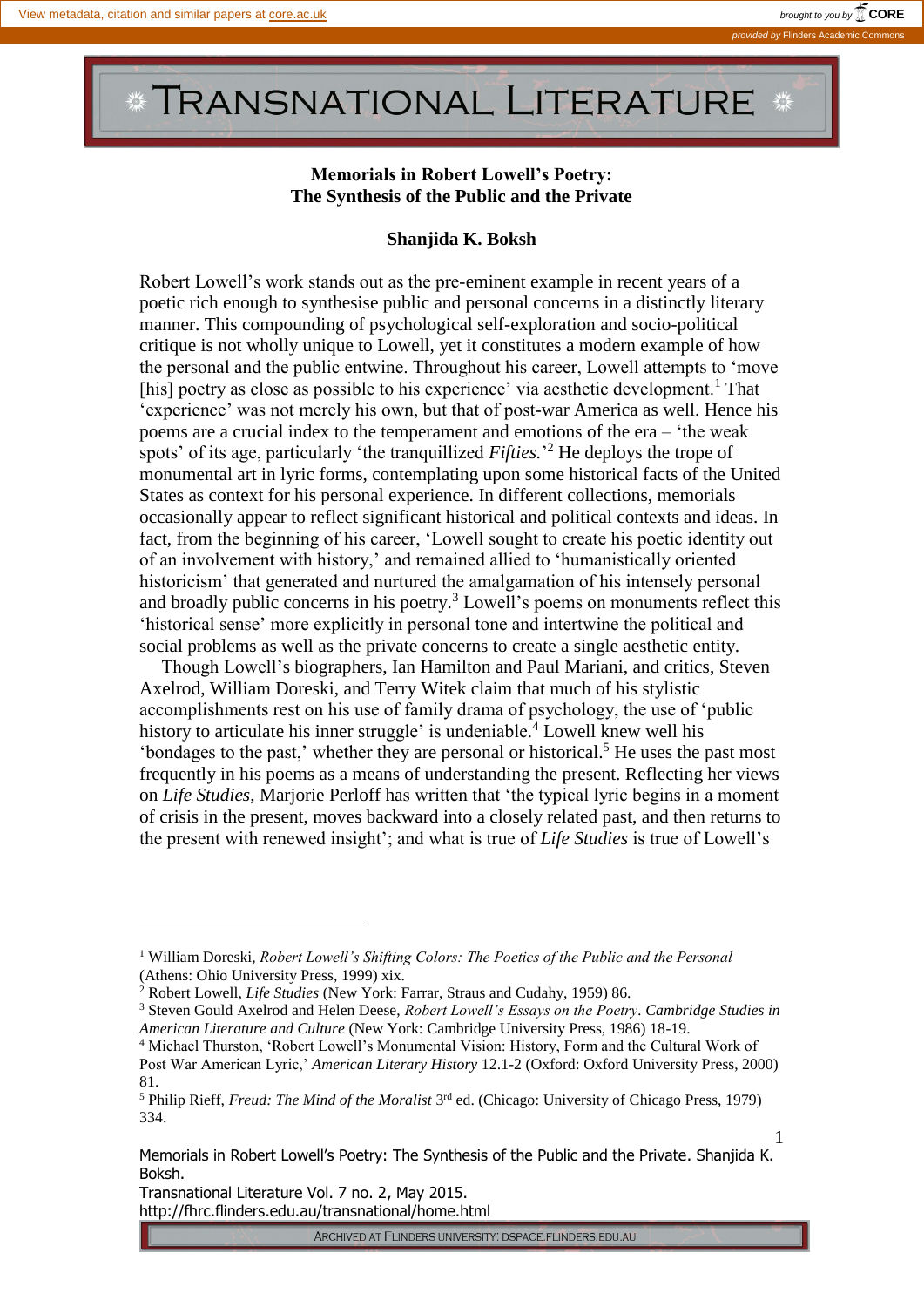whole career.<sup>6</sup> Lowell's poems on monuments reveal more emphatically his bondages to the past, and at the same time offer a new understanding of post-war America.

Immediately after the publication of *For the Union Dead* (1964), critics started to weigh up the historical connotations of Lowell's most personal experiences. In an essay in Jonathan Price's *Critics on Robert Lowell*, Richard Poirier praises *For the Union Dead* and lays down the cause that gives the collection an 'extraordinary air of personal authority.'<sup>7</sup> According to him, 'It is nearly impossible in Lowell's poetry to separate personal breakdown from the visions of public or historical decline … The assurance that the poet's most private experiences simply are of historical, even mythical, importance' (92). This, obviously, dismisses the prior notion made by other critics of considering a Lowell poem an autonomous and self-sufficient verbal entity. Poirier's assessment is debatable taking into account the varied reviews that state Lowell had brought about certain advancement in *For the Union Dead*, and was 'making his way back into the world' to 'convey the universality of particular emotions and experience' (93).

Lowell's individual sensibility and feeling all along point to something else in the concrete realm of human social activity. His earlier collections contain some poems which realise different modes with different means at different times when they place an emphasis which excludes another correspondence. They respond either sensitively to the inner being – like the short dramatic monologue 'To Speak of Woe That Is in Marriage<sup>3</sup> – or they present an obvious subject or theme revealing the unsympathetic nature of the wider external reality – like the fragmented sonnet 'Inauguration Day: January 1953,<sup>'9</sup> satirising America's political leaders and their commitment to a nuclear arsenal. Poirier contends that this affect perplexes readers 'whenever they expect his poetry to "earn the right" … to the connections between private and the public significance which he chooses to take for granted.'<sup>10</sup>

Lowell has been known as the confessional chronicler of psychic disturbance in *Life Studies*, speaking bravely and with dignity about desperate personal feeling, and admired as the political poet of *Near the Ocean* who grapples with domestic and foreign threats to communal stability, such as cultural decline, racial injustice, and nuclear war. Yet both books have been read by some who felt they had a right to complain through a different lens: *Life Studies* disappointed for lacking the big issues and historical weight of *Lord Weary's Castle*; *Near the Ocean* drew adverse comment for its lofty pretension to statesmanship, lack of personal crunch and subjective account of *Life Studies*. Such claims and counterclaims provide the familiar experience of a jury of Lowell critics hanging itself on matters of principle.<sup>11</sup> Although supported by some half-truths about some of his work, each side of the

 $\overline{a}$ 

Transnational Literature Vol. 7 no. 2, May 2015. http://fhrc.flinders.edu.au/transnational/home.html

ARCHIVED AT FLINDERS UNIVERSITY: DSPACE.FLINDERS.EDU.AU

<sup>6</sup> Marjorie Perloff, '"Fearlessly Holding Back Nothing": Robert Lowell's Last Poems,' *Agenda* 18.3 (1980) 106.

<sup>7</sup> Jonathan Price, ed. *Critics on Robert Lowell* (Coral Gables: Miami University Press, 1972) 92.

<sup>8</sup> Lowell*, Life Studies* 82.

<sup>9</sup> Lowell, *Life Studies* 7.

<sup>10</sup> Price 93.

<sup>&</sup>lt;sup>11</sup> Steven Gould Axelrod, *The Critical Response to Robert Lowell* (CT: Greenwood Press, 1999) 9-10.

Memorials in Robert Lowell's Poetry: The Synthesis of the Public and the Private. Shanjida K. Boksh.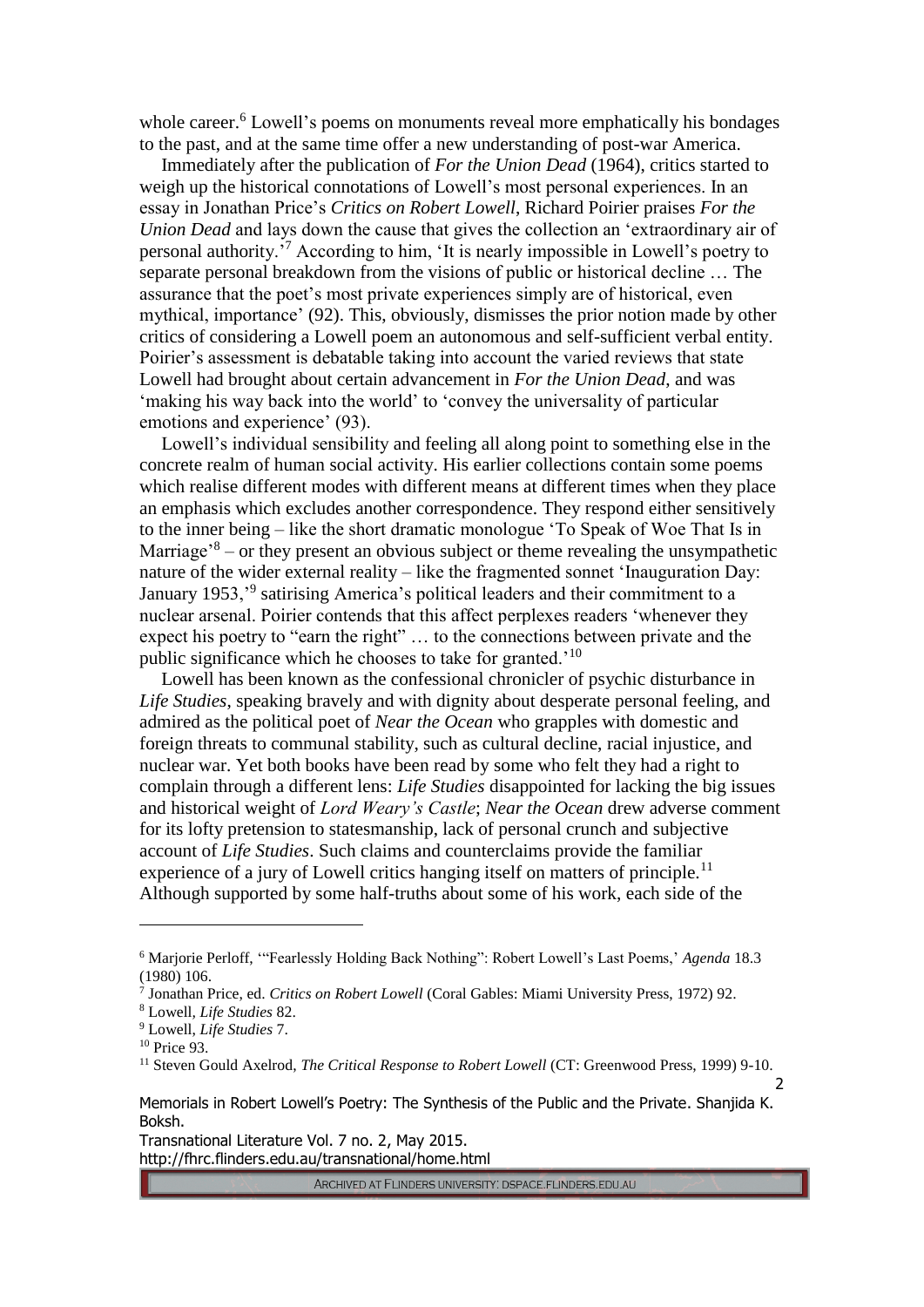disagreement detracts from Lowell's acknowledged gift – an imagination which offers hospitality to the complex interplay and recognition of opposing forces. In fact, Lowell's poetry endures contraries and does often refuse to choose, as Poirier recounts, between the preconceived alternatives that some branches of academic literary criticism wish to keep apart, and 'the new historicism' aims to bring together again, which are conventionally described as public realities and private spheres, imagined either in public and historical, or personal and immediate, poetry. Poirier concludes his review by looking to the obligations Lowell's poetry takes on as it reaches across human endeavours. 'He is our truest historian. … The form of any given poem emerges … from a suffering spirit seeking not ease but a further confrontation with precisely those degradations in the self and in the times that are a challenge to form and to assurance.<sup>'12</sup>

Lowell reflects these declines 'in the self and in the times' more accurately in his poems on cenotaphs. Cenotaphs recur in poems with some traits and significance when *Lord Weary's Castle* (1946) brings Lowell instantaneous and widespread recognition. Many of these monuments are military and of precarious and weak significance. For Lowell and his country, cenotaphs most often are mounted generals, retired ordinance, and the like. Boston's statue of Joseph Hooker, the Union general disgraced at Chancellorsville is at the centre of 'Christmas Eve under Hooker's Statue,' one of Lowell's poems in *Lord Weary's Castle*. <sup>13</sup> As a descendant of the New England puritan tradition, Hooker embodies the moral and social hypocrisy that has 'blackened' the 'statehouse,' since his god is Mars, not Christ the redeemer. As twenty years ago the child 'hung [his] stocking on the tree, and hell's/ Serpent entwined the apple in the toe/ To sting the child with knowledge,' so Hooker's statue exudes the hellish knowledge that transforms boys ('"All wars are boyish," Herman Mellville said') into ironic, self-aware, and guilty men. While Christmas Eve is generally considered to foster commemoration of the origin of true religion, Lowell's poem seems to confound the birth of Christ with the American republic's loss of innocence as represented by a rusting and ineffectual 'cannon and a cairn of cannon balls,'<sup>14</sup> and Lowell's own twenty years of aging out of childhood into the chill of knowledge.

In monument as in life, Hooker is weak, threatened, paralysed. The medium of monument transforms human into impotent war god. A 'blundering butcher' perched perilously amidst a fraught and split landscape, Hooker's statue is Lowell's precise symbol for the nation and the time:

The war-god's bronzed and empty forehead forms Anonymous machinery from raw men; The cannon on the Common cannot stun The blundering butcher as he rides on Time –

 $\overline{a}$ 

Transnational Literature Vol. 7 no. 2, May 2015. http://fhrc.flinders.edu.au/transnational/home.html

ARCHIVED AT FLINDERS UNIVERSITY: DSPACE.FLINDERS.EDU.AU

<sup>12</sup> Price 96.

<sup>13</sup> Robert Lowell, *Lord Weary's Castle* (New York: Harcourt Brace, 1946) 15.

<sup>14</sup> Lowell, *Lord Weary's Castle* 15.

Memorials in Robert Lowell's Poetry: The Synthesis of the Public and the Private. Shanjida K. Boksh.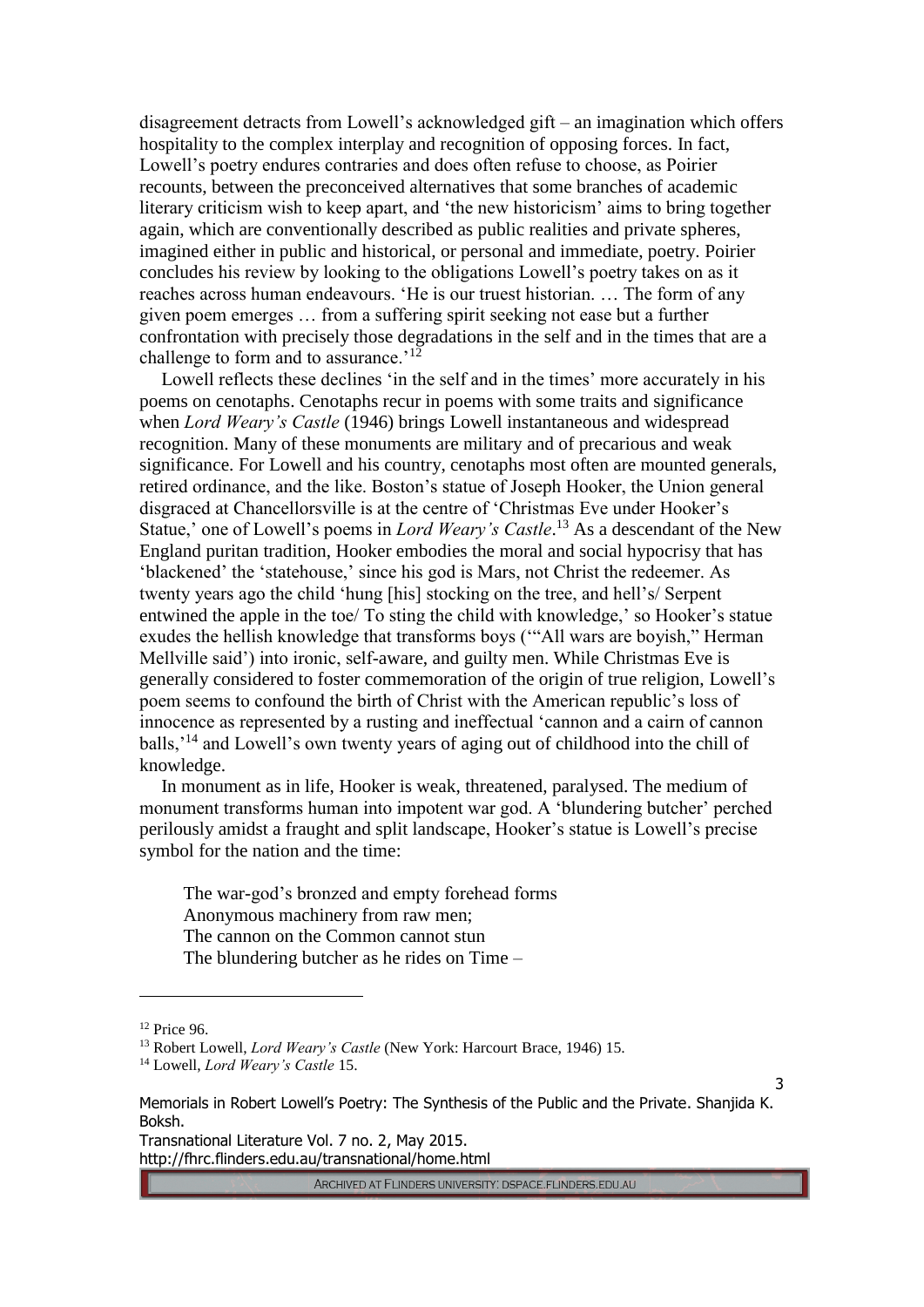The barrel clinks with holly. I am cold: I ask for bread, my father gives me mould.<sup>15</sup>

Hooker's forehead, 'bronzed and empty', made machines of men and his blunders sent them to destruction, but Hooker himself faces a fate somehow worse. Hollow, riding 'on Time', he alone inhabits a landscape desolate and unstable. The snow he stands upon is unstable, his 'heels/ Kicking at nothing in the shifting snow.' Even the night is filled with danger: a wartime blackout warns of destruction from the skies, and Lowell ends the poem with an expectation of apocalypse, the only resolution to the threat of overwhelming nature. A winter-dominated poem of age, collective guilt, and frustrated faith ('I ask for bread, my father gives me mould'), 'Christmas Eve Under Hooker's Statue' inscribes in its very title one aspect of the modernist dilemma – the relationships among competing bodies of iconography, none of which means any longer what they were once thought to mean.

However, the personal element of this poem, the memory of a bland and secularised Protestant Christmas with its childhood innocence poisoned by adult understanding, refutes the public element. The latter would extend this compromise of innocence by confronting Christian idealism with politics of expediency that led to the Civil War and perhaps to World War II. Hence, Lowell's first person voice in 'Christmas Eve under Hooker's Statue' carries a note of regret and nostalgia for the compromised iconography of religion and history. The tones of this insinuated private voice, coloured by distrust of the tradition it invokes, distinguishes Lowell's work from that of many of his contemporaries long before he fully accepted the voice and began to write openly autobiographical poems.

By contrast, the characteristic voice of high modernism in American, British, and a great deal of French poetry is discrete, distant: archetypal and ceremonial rather than personal, 'a kind of incantation,' as Mallarmé describes it.<sup>16</sup> It purports to be a voice of objectivity and impersonality, though recent critical thinking has cast doubt upon its actual distance from personal concerns. Certainly it places great faith in the incantatory power of language, sometimes even challenging representation with presence – a heresy in the Postmodern linguistic world. Eliot, Pound, Stevens, and Yeats generate almost infinite possibilities with this formal voice. Overawed by the achievement of the major modernists, yet not quite able to duplicate their successes, the subsequent generation would gradually return to the more personal lyric voice categorically rejected by Pound and Eliot. They associated that voice with the nineteenth century, particularly with Wordsworth, for whom their admiration was decidedly qualified, and with Tennyson, whom 'Eliot in the 1936 essay on "In Memoriam" had just begun to rehabilitate after years of refusing him a suitable place in the tradition.<sup>'17</sup>

 $\overline{a}$ 

Transnational Literature Vol. 7 no. 2, May 2015. http://fhrc.flinders.edu.au/transnational/home.html

ARCHIVED AT FLINDERS UNIVERSITY: DSPACE.FLINDERS.EDU.AU

<sup>15</sup> Lowell, *Lord Weary's Castle* 15.

<sup>16</sup> Stéphane Mallarmé, 'Poetry as Incantation,' translated by Bradford Cook, *The Modern Tradition*, edited by Richard Ellmann and Charles Feidelson (New York: Oxford University Press, 1965) 112. <sup>17</sup> Doreski 46.

Memorials in Robert Lowell's Poetry: The Synthesis of the Public and the Private. Shanjida K. Boksh.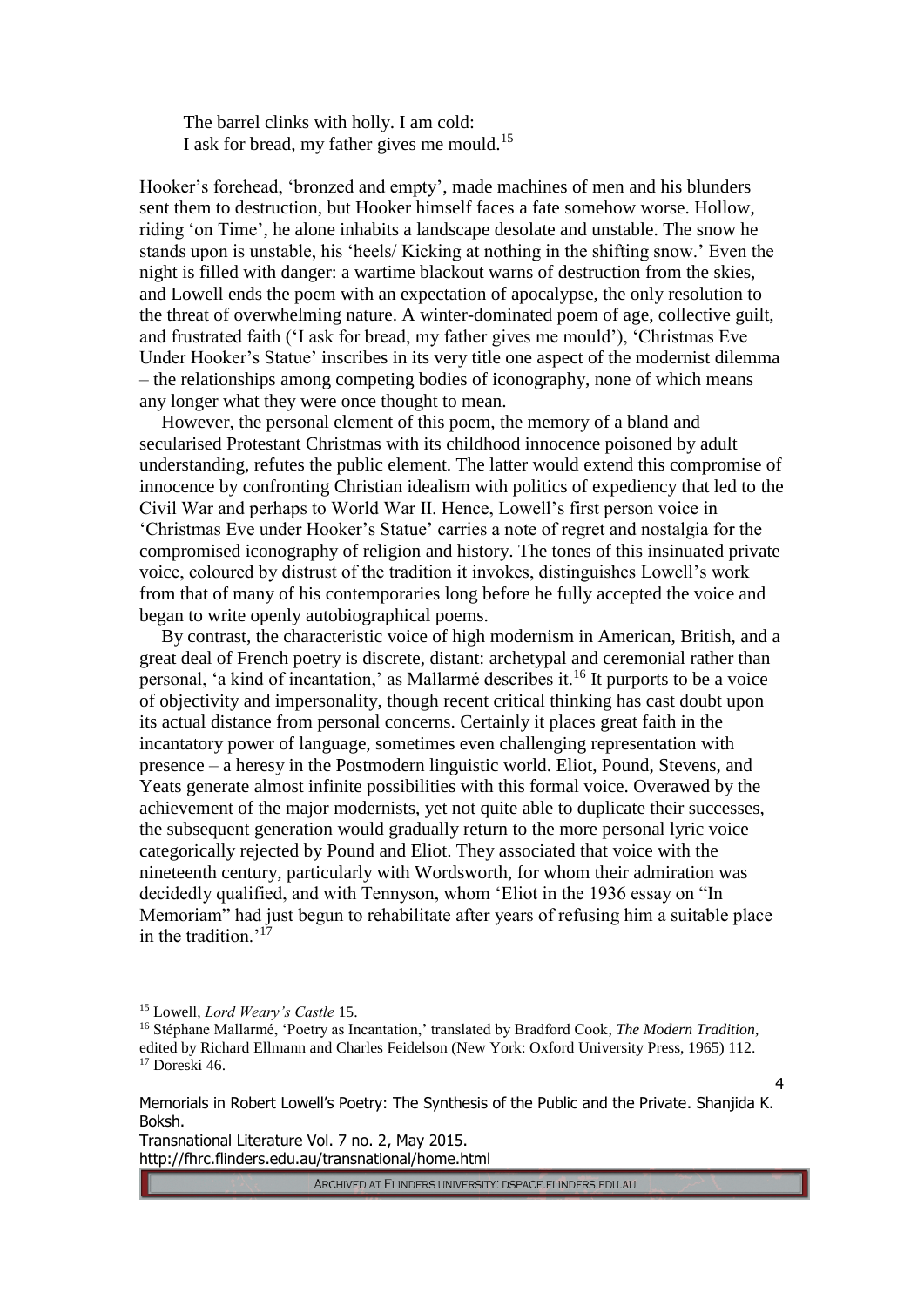The Minuteman statue at Concord, the most cherished icon of New England's heroic past, is the subject of another memorial poem 'Concord.<sup>18</sup> The soldiers who fought the British in the American Revolution (1775) in battles of Lexington and Concord do not provide spiritual inspiration. Lowell's exhaustive pessimism has been intensified by the 'tragedy of crucifixion which seems to lie not only in the death of the good (the child), which it symbolised, but also in the hopelessly perverse way in which the morbid power of its image appears to have infected and pre-occupied man's spiritual imagination – particularly, of course, the spiritual imagination of the founders of Lowell's nation and, through their influence, Lowell's own.'<sup>19</sup> Ralph Waldo Emerson's 'The Concord Hymn,' on the other hand, reflects an optimistic view and the responsibility of modern man: 'The shaft we raise to them and thee.' He says the 'embattled farmers stood,/ And fired the shot heard round the world' because they had the 'Spirit, that made those heroes dare,/ To die, and leave their children free.'<sup>20</sup> But here Lowell ridicules twentieth-century Americans who have substituted the Puritans' religious zealotry with commercial conformity:

Ten thousand Fords are idle here in search Of a tradition. Over these dry sticks – The Minute Man, the Irish Catholics, The ruined bridge and Walden's fished-out perch – The belfry of the Unitarian Church Rings out the hanging Jesus. Crucifix, How can your whited spindling arms transfix Mammon's unbridled industry, the lurch For forms to harness Heraclitus' stream! This Church is Concord – Concord where Thoreau Named all the birds without a gun to probe Through darkness to the painted man and bow: The death-dance of King Philip and his scream Whose echo girdled this imperfect globe. $21$ 

The poem makes a more provocative use of American history through its contrast of New England's illustrious past and degraded present. The corruption of the province's past intellectual and mercantile vitality is clear enough in the poem's paraphrasable denunciation: exemplary American conduct has deteriorated into violence, ravenous capitalism, irreligious materialism, and empty leisure. This has been well supported by the effective amalgamation of epithets for images of wasted assets: 'idle', 'dry', 'ruined', 'fished-out'.

 $\overline{a}$ 

ARCHIVED AT FLINDERS UNIVERSITY: DSPACE.FLINDERS.EDU.AU

<sup>18</sup> Lowell, *Lord Weary's Castle* 27.

<sup>19</sup> Vereen M. Bell, *Robert Lowell: Nihilist as Hero* (Cambridge MA: Harvard University Press, 1983) 25.

<sup>20</sup> Ralph Waldo Emerson, 'Concord Hymn,' ed. Thomas R. Lounsbury, *Yale Book of American Verse* (New Haven: Yale University Press, 1912) 570.

<sup>21</sup> Lowell, 'Concord,' *Lord Weary's Castle* 27.

Memorials in Robert Lowell's Poetry: The Synthesis of the Public and the Private. Shanjida K. Boksh.

Transnational Literature Vol. 7 no. 2, May 2015. http://fhrc.flinders.edu.au/transnational/home.html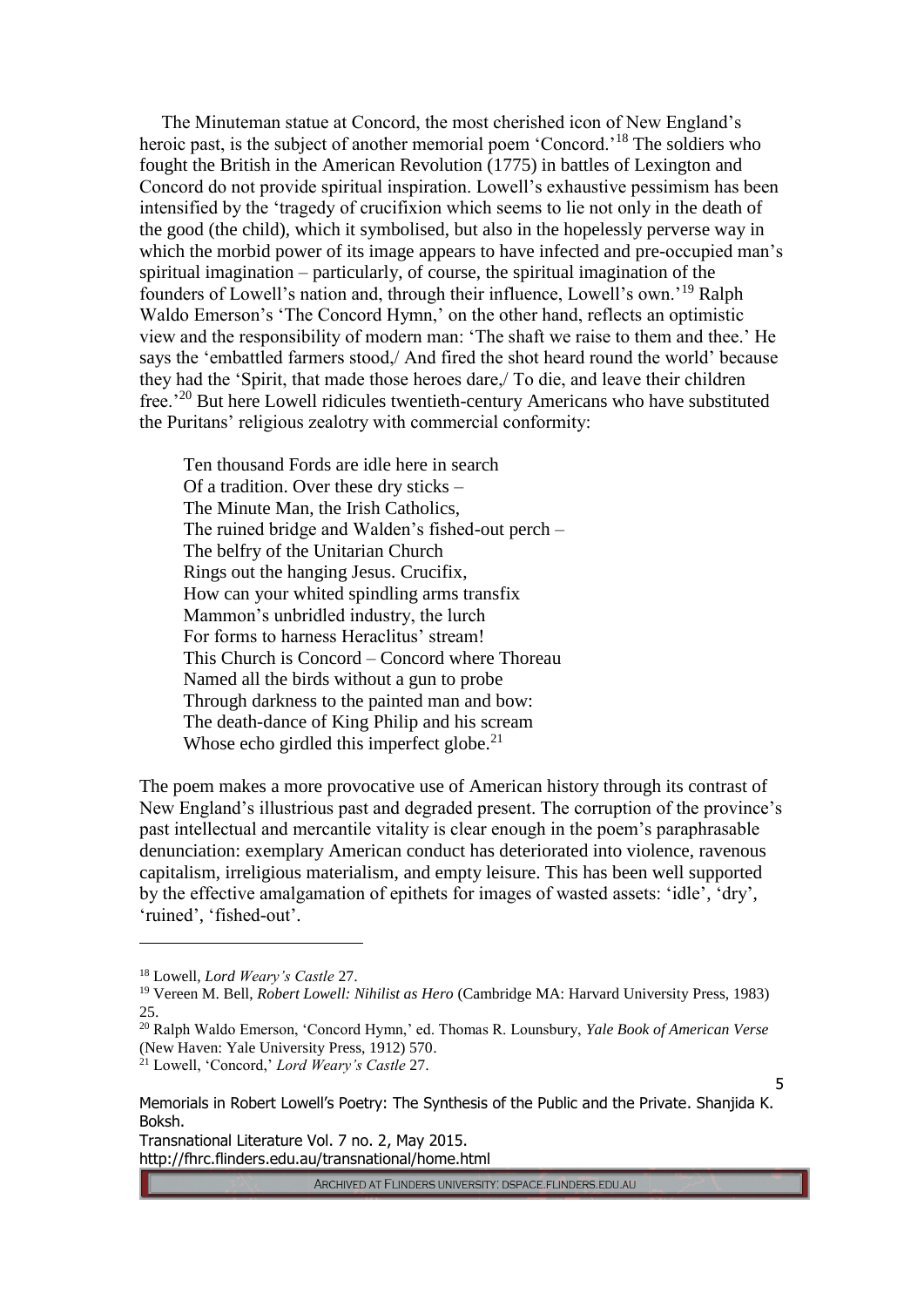Generally perceived as the product of Lowell's attempt to resolve a personal aesthetic dilemma, *Life Studies* also responds to the situation of public discourse in Eisenhower's America. When Lowell gingerly returned to political engagement in the Eisenhower years, he was, ironically, more sceptical of the Cold War politics. The communal problems of discourse haunt all of *Life Studies* with a vivid imagining of 'the weak spots' of its age, 'the tranquillized *Fifties*.' Philip Larkin was among the first to welcome the poems in the book, which he respected because here 'Lowell's historical sense becomes autobiographical.<sup>22</sup> The thought has been repeated by many subsequent reviewers and critics to become an opinion with wide currency in Lowell studies. Vendler says that history was Lowell's 'unasked-for *donne*', a subject he was obliged to treat in poetry (an obligation consummately honoured, we might judge, by 'For the Union Dead'), and that he 'spent his whole career defining public and private forms of poetic history.'<sup>23</sup> Like Pound, Lowell was always drawn to the historical, but the argument in this paper emphasises that he was merging public with the private forms much of the time. He differs from Pound, and looks more to Livy, Plutarch, Carlyle and Macaulay for the literary and subjective nature of their biographical perspectives on history.<sup>24</sup> Lowell seems to have believed that no one can know any history until he understands fictive writing, for he perceives history as a branch of literature and evokes the actions, personalities, attitudes and speech of a huge cast of characters: ancient and modern, famous and unknown, small and large examples of humanity, in trivial and significant acts, in public and private roles.

The sonnet 'Inauguration Day: January 1953'<sup>25</sup> presents an obvious subject revealing the unsympathetic nature of the wider external reality – America's political leaders and their commitment to a nuclear arsenal – through its subjective vein. The poem is a satirical cartoon and moves the Manichean battleground against the force of darkness from the Protestant New England and Catholic sites in Lowell's preceding books to the post-World War II America, which President Eisenhower termed the 'military-industrial complex.'<sup>26</sup>

The statue of Peter Stuyvesant in 'Inauguration Day: January 1953' vividly holds Lowell's political awareness and his struggle to address the social in and through the lyric. In this poem, Lowell brings in three historical and political figures covering the time span of three hundred years – Dwight Eisenhower, Peter Stuyvesant, and Ulysses S. Grant. The snowy and changing landscape in this poem has associations with both a 'numbing' psychological perception and a nuclear winter in which the beliefs of

 $\overline{a}$ 

http://www.eisenhower.archives.gov/research/online\_documents/farewell\_address.html.

ARCHIVED AT FLINDERS UNIVERSITY: DSPACE.FLINDERS.EDU.AU

<sup>22</sup> Philip Larkin, 'Collected Poems,' *Manchester Guardian Weekly* (21 May 1959) 6.

<sup>23</sup> Helen Vendler, 'Robert Lowell and History,' *The Given and the Made: Strategies of Poetic Redefinition* (Cambridge MA: Harvard UP, 1995) 5.

<sup>24</sup> Robert Lowell, *Collected Prose* (New York: Farrar, Straus & Giroux, 1987) 246.

<sup>25</sup> Lowell, *Life Studies* 7.

<sup>&</sup>lt;sup>26</sup> The term 'military-industrial complex' was coined by President Dwight D. Eisenhower in his farewell address of 1961, 20 January 2014

Memorials in Robert Lowell's Poetry: The Synthesis of the Public and the Private. Shanjida K. Boksh.

Transnational Literature Vol. 7 no. 2, May 2015. http://fhrc.flinders.edu.au/transnational/home.html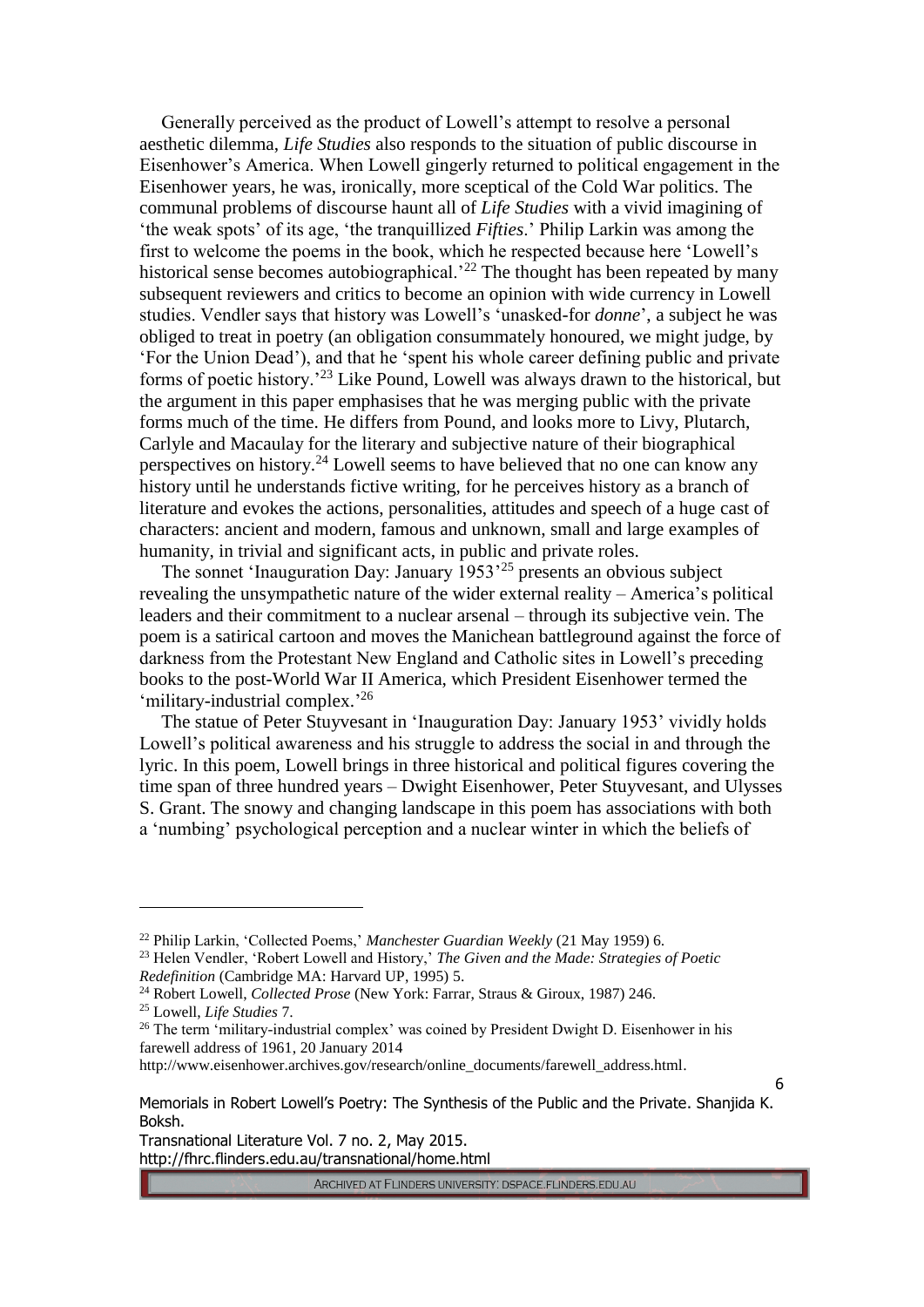American democratic principles no longer embrace any significance.<sup>27</sup> The poem begins with a bleak vision of a New York where 'The snow had buried Stuyvesant,' the seventeenth century governor of New Amsterdam who was forced to surrender the colony, and died in bitterness in the renamed English colony of New York. The image of the buried Stuyvesant, along with the mention of the inauguration ceremony, 'also subtly hints that a similar fate may await the new president' Dwight Eisenhower.<sup>28</sup>

The Lowell persona that emerges in the poem is the writer and the citizen Lowell, carried along by the outside forces, 'The subways drummed the vaults. I heard/ the El's green girders charge on Third,/ Manhattan's truss of adamant,/ that groaned in ermine, slummed on want  $\ldots$ <sup>29</sup> The person Lowell is present amidst the symbolic events surrounding the installation of Eisenhower, though in a different geographical setting. One does not expect a poem entitled, 'Inauguration Day: January 1953' to take place in New York City, though that is where the Lowells were on the day President Eisenhower was sworn in.<sup>30</sup> Rather, one expects the poem to have been situated in Washington, D.C. where presidential inaugurations normally occur. Lowell skillfully places himself in such a historical moment, though in a New York setting, and brings out significance and ideas represented through monuments.

The closing stanza develops the figure of paralysis through the frosty aspect of these cenotaphs. Like 'Christmas Eve under Hooker's Statue,' this poem, through these lines suggests that it is a winter-dominated poem of age, collective guilt, and frustrated faith. Coming back to the image of winter, Lowell demonstrates the perception that America has just been numbed into stasis:

Ice, ice. Our wheels no longer move. Look, the fixed stars, all just alike as lack-land atoms, split apart, and the Republic summons Ike, the mausoleum in her heart. (*Life Studies* 7)

In his poem of the Eisenhower era, Lowell undermines the Cold War by parodying its discourse. The poem ironises the occasion, the language and its Cold War context through these concluding lines. Eisenhower, as a president whose crusade stressed the value of domestic security and suburban principles, symbolises the need for the mediation of oblivion at the core of American beliefs. In Lowell's words, Eisenhower has taken oath to manage the administration of a republic with a 'mausoleum in her heart,' an image that again conveys the futility at the heart of American consciousness. Lowell perceives the 'iced-over spirit of Ulysses S. Grant living on Ike, both the men have stepped into the presidency after serving as the country's commanding officers

 $\overline{a}$ 

ARCHIVED AT FLINDERS UNIVERSITY: DSPACE.FLINDERS.EDU.AU

<sup>27</sup> Robert Jay Lifton and Greg Mitchell*, Hiroshima in America: Fifty Years of Denial* (New York: Putnam, 1995) 339.

<sup>28</sup> Sidonie Smith, *A Poetics of Women's Autobiography: Marginality and the Fictions of Self-*

*Representation* (Bloomington: Indiana University Press, 1987) 292.

<sup>29</sup> Lowell, Life Studies 7.

<sup>30</sup> Paul Mariani, *Lost Puritan: A Life of Robert Lowell* (New York: Norton, 1994) 222.

Memorials in Robert Lowell's Poetry: The Synthesis of the Public and the Private. Shanjida K. Boksh.

Transnational Literature Vol. 7 no. 2, May 2015. http://fhrc.flinders.edu.au/transnational/home.html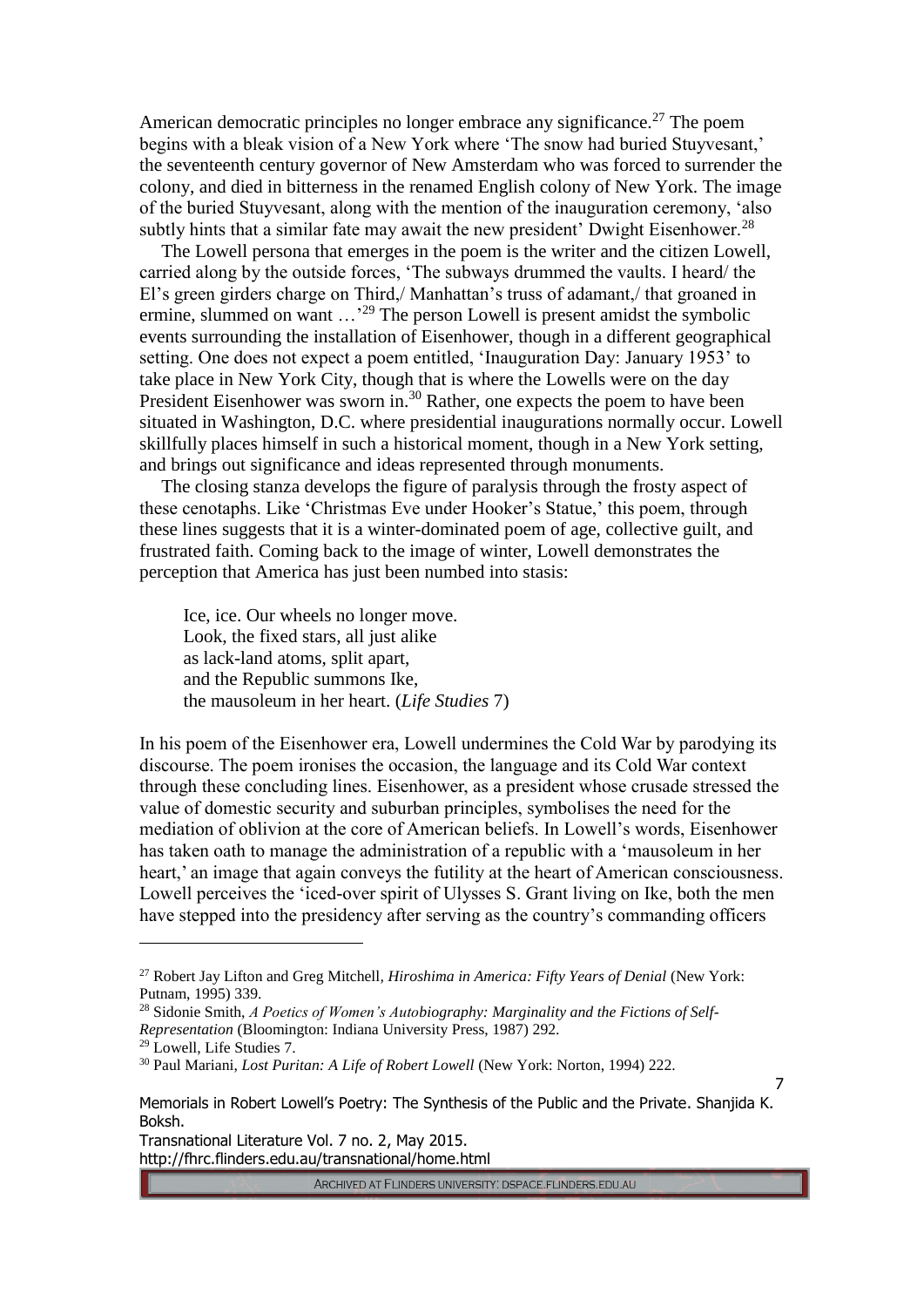during two respective cataclysmic wars.<sup>31</sup> However, Lowell's analysis of monuments is comparatively more potent here. The poem works on both personal and public levels, since it appears as a self-critique as much as a social criticism. As stated by Von Hallberg, the poem typifies what would appear to be a '1960s period piece, the cultural critique poem.' 32

In 'For the Union Dead,' the last entry into *Life Studies*' paperback publication which was subsequently published as the closing poem in the collection titled for it, we come across one of Lowell's most well organized reflections on cenotaphs. Commissioned by the Boston Arts Festival in 1960 and originally titled 'Colonel Shaw and the Massachusetts 54th,' this poem was read by Lowell to loud applause at the celebration on the Common in June of that year. At the Boston Arts Festival, Lowell would say of this most obviously monumental poem:

My poem, 'The Union Dead,' is about childhood memories, the evisceration of our modern cities, civil rights, nuclear warfare and more particularly, Colonel Robert Shaw and his negro regiment, the Massachusetts  $54<sup>th</sup>$ . I brought in early personal memories because I wanted to avoid the fixed, brazen tone of the setpiece and official ode.<sup>33</sup>

The poem demonstrates how powerfully Lowell welds personal and public subjectmatter through his monumental vision to craft a distinct artistic entity. It is this synthesis that makes the poem 'one of the very few American poems that can inspire genuine, unrhetorical patriotic emotion: Lowell treats history not as something official, but as a private possession.'<sup>34</sup>

In this, the poem seems to corroborate the spontaneous remark Lowell made in introducing it: 'We've emerged from the monumental age.'<sup>35</sup> The poem, however, works through the deteriorating and declining situation of the city's monuments, from the deserted South Boston Aquarium to the Saint Gaudens bas-relief of Shaw and his black soldiers, to the Statehouse that faces it, to all the thinning, dwindling Union soldiers on the greens of innumerable New England towns. The personal context is established at once in the second stanza, after a brief description of 'the old South Boston Aquarium' setting, with a childhood memory of the Aquarium, a memory later to be hideously distorted or parodied:

Once my nose crawled like a snail on the glass; my hand tingled to burst the bubbles

 $\overline{a}$ 

Transnational Literature Vol. 7 no. 2, May 2015. http://fhrc.flinders.edu.au/transnational/home.html

ARCHIVED AT FLINDERS UNIVERSITY: DSPACE.FLINDERS.EDU.AU

<sup>31</sup> Mariani 222.

<sup>32</sup> Robert Von Hallberg, *American Poetry and Culture 1945-1980* (Cambridge: Harvard University Press, 1995) 141.

<sup>33</sup> Quoted in Doreski 109.

<sup>34</sup> Adam Kirsch, *The Wounded Surgeon: Confession and Transformation in Six American Poets* (New York: Norton, 2005) 37.

<sup>35</sup> Mark Rudman, *Robert Lowell: An Introduction to the Poetry* (New York: Columbia UP, 1983) 132.

Memorials in Robert Lowell's Poetry: The Synthesis of the Public and the Private. Shanjida K. Boksh.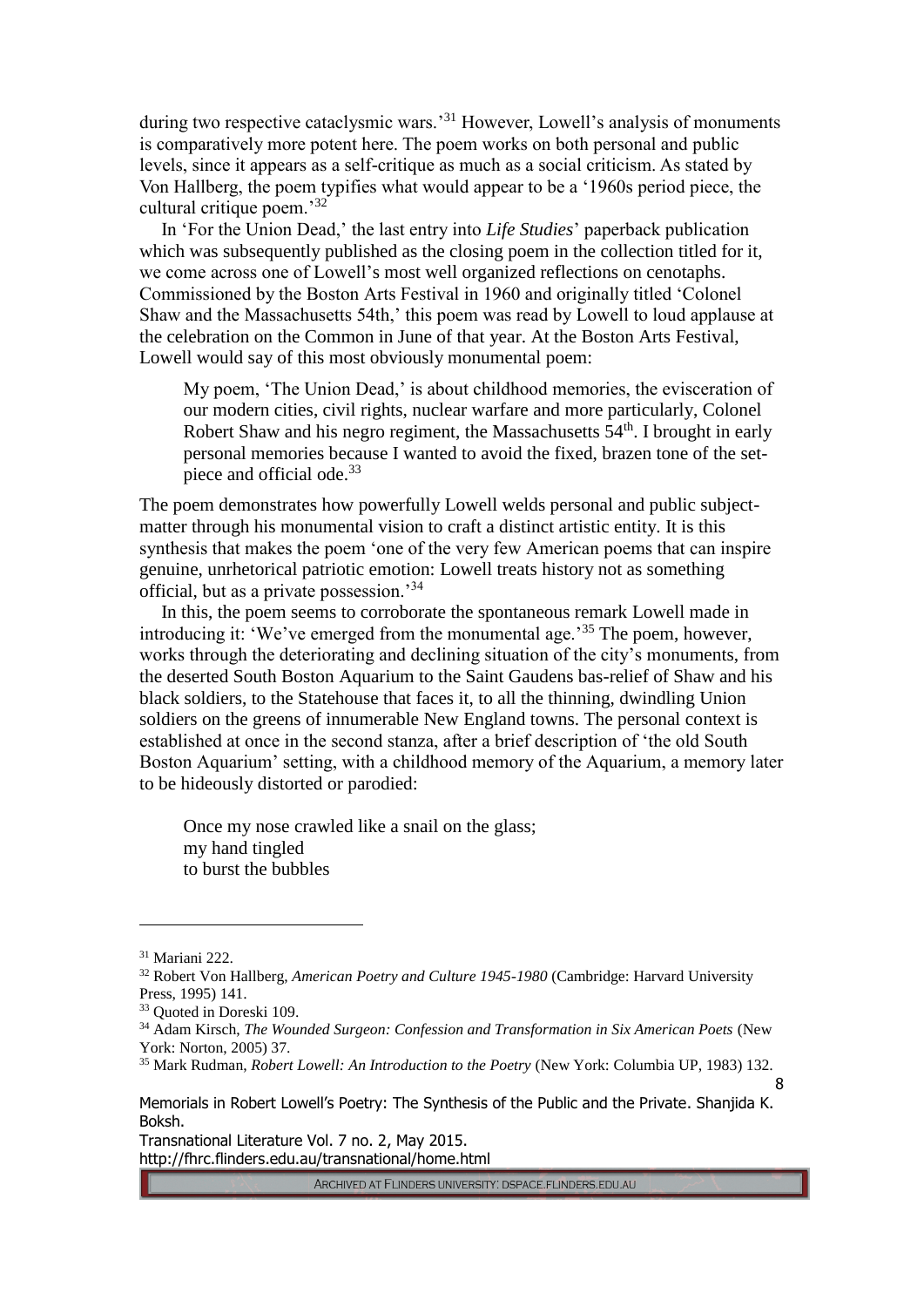drifting from the noses of the cowed, compliant fish.<sup>36</sup>

William Doreski, in his *Robert Lowell's Shifting Colors*, explores this particular aspect of Lowell's extended range of poetic interests more explicitly, commenting on the evolution of 'For the Union Dead' from wooden impersonality ('brazen tone') toward a more vivid, more openly autobiographical moment. 'History and autobiography deeply and subtly mingle in Lowell's creative process, and perhaps we can now more fully appreciate that his public voice developed not out of megalomania but as the authentic speech of an artist whose aesthetic personality merged with the vagaries of history and the contemporary American social scene.<sup>37</sup> In fact, Lowell recognized the dangers of writing occasional poetry, and in consciously resisting conventional pitfalls he cast his 'autobiographical-psychological study of historical self-presence (that is, a poem that places the self at the centre of history) within the framework of a Horatian ode.<sup>38</sup>

Evidently, Colonel Shaw's 'picturesque and gallant death' inspired quite a number of poems before 'For the Union Dead,' all of them more or less occasional and commemorative, by well known poets such as Thomas Bailey Aldrich, Richard Watson Gilder, Benjamin Brawley, Percy MacKaye, Paul Laurence Dunbar, and William Vaughn Moody.<sup>39</sup> Among them, the most enduring are Dunbar's eloquent sonnet 'Robert Gould Shaw,' which laments the lack of racial progress since Shaw's time, and Moody's idealistic, angry 'Ode in Time of Hesitation.' Like Emerson ('Voluntaries') and James Russell Lowell ('Memoriae Positum') before him, Moody presents Shaw as a moral example whose heroism contrasts tellingly with prevalent civic corruption (specially, American imperialism). To this basic contrast, however, he adds a new historical dimension. He associates Shaw's 'heroic ideal with the past, and unheroic reality with the present, thus suggesting a pattern of moral degradation similar to that suggested by "For the Union Dead"' (124).

Besides, Lowell's descriptions of the statuary in 'For the Union Dead' echo phrases from William James' speech dedicating the Shaw memorial. He remarks of the Saint-Gaudens bas-relief that 'William James could almost hear the bronze Negroes breath,' an allusion to James' description of them as 'so true to nature that one can almost hear them breathing.'<sup>40</sup> Lowell deliberately turns James' words of hope and praise into lament. He comments that the Union Soldier statues 'grow slimmer and younger each year' in contrast to the increasingly fat and venal general populace.<sup>41</sup> And now, far from almost hearing Saint Gaudens' blacks breathing, the general public roundly ignores them; values them less than parking places; seeks halfconsciously to rid itself of their symbolic reproach.

 $\overline{a}$ 

Transnational Literature Vol. 7 no. 2, May 2015. http://fhrc.flinders.edu.au/transnational/home.html

ARCHIVED AT FLINDERS UNIVERSITY: DSPACE.FLINDERS.EDU.AU

<sup>36</sup> Robert Lowell, *For the Union Dead* (New York: Farrar, Straus and Giroux, 1964) 70.

<sup>37</sup> Doreski 110.

<sup>38</sup> Doreski 96.

<sup>39</sup> Axelrod 124.

<sup>40</sup> Lowell, *For the Union Dead* 71.

<sup>41</sup> Lowell, *For the Union Dead* 72.

Memorials in Robert Lowell's Poetry: The Synthesis of the Public and the Private. Shanjida K. Boksh.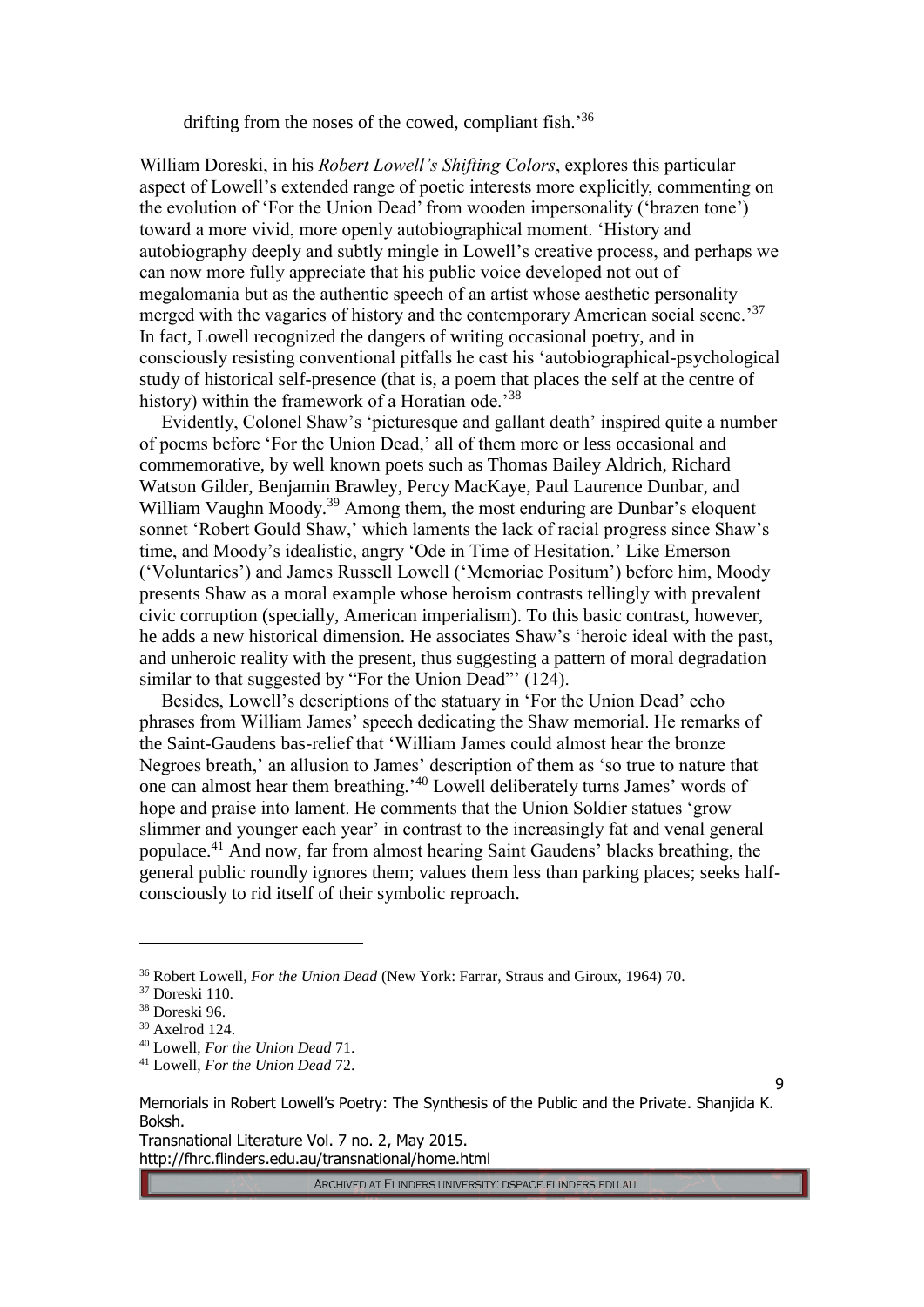The Aquarium is gone. Everywhere, giant finned cars nose forward like fish; a savage servility slides by on grease.<sup>'42</sup>

Heroic accomplishment, once numbed in commemorative bronze, is endangered by the 'present's new priorities but whoso would so easily forget their history, whoso would sell a heroic birthright for a few parking spaces, becomes inhuman, reptilian or fishlike, savage and servile.<sup>'43</sup>

Albert Gelpi recounts the poem as 'one of Lowell's most tightly written and most explicated poems; its ironies rise to prophetic outrage in seeing Boston's decline into barbarous materialism as part of a national and global declension.'<sup>44</sup> As in 'Inauguration Day: 1953,' modern America endangers the ennobled and ennobling past with its commercialism, its insensitive ignorance of history, its propensity toward industrialized annihilation:

A girdle of orange, Puritan-pumpkin colored girders braces the tingling Statehouse,

shaking over the excavations, as it faces Colonel Shaw and his bell cheeked Negro infantry on St. Gaudens' shaking Civil War relief, propped by a plank splint against the garage's earthquake.<sup>45</sup> ('For the Union Dead' 70-71)

Similar to Stuyvesant and Grant previous to him, Shaw is rigid and fragile: 'he cannot bend his back' since 'he is out of bounds.' But Shaw remains in some ways dangerous that the others do not. '[W]renlike,' holding the qualities of a greyhound, Shaw remains somehow animate:

Their monument sticks like a fishbone in the city's throat. Its Colonel is as lean as a compass-needle.

He has an angry wrenlike vigilance, a greyhound's gentle tautness. 46

 $\overline{a}$ 

Transnational Literature Vol. 7 no. 2, May 2015. http://fhrc.flinders.edu.au/transnational/home.html

ARCHIVED AT FLINDERS UNIVERSITY: DSPACE.FLINDERS.EDU.AU

<sup>42</sup> Lowell, *For the Union Dead* 72.

<sup>&</sup>lt;sup>43</sup> Thurston 99.

<sup>&</sup>lt;sup>44</sup> Axelrod and Deese 66.

<sup>45</sup> Lowell, 'For the Union Dead' 70-1.

<sup>46</sup> Lowell, 'For the Union Dead' 71.

Memorials in Robert Lowell's Poetry: The Synthesis of the Public and the Private. Shanjida K. Boksh.